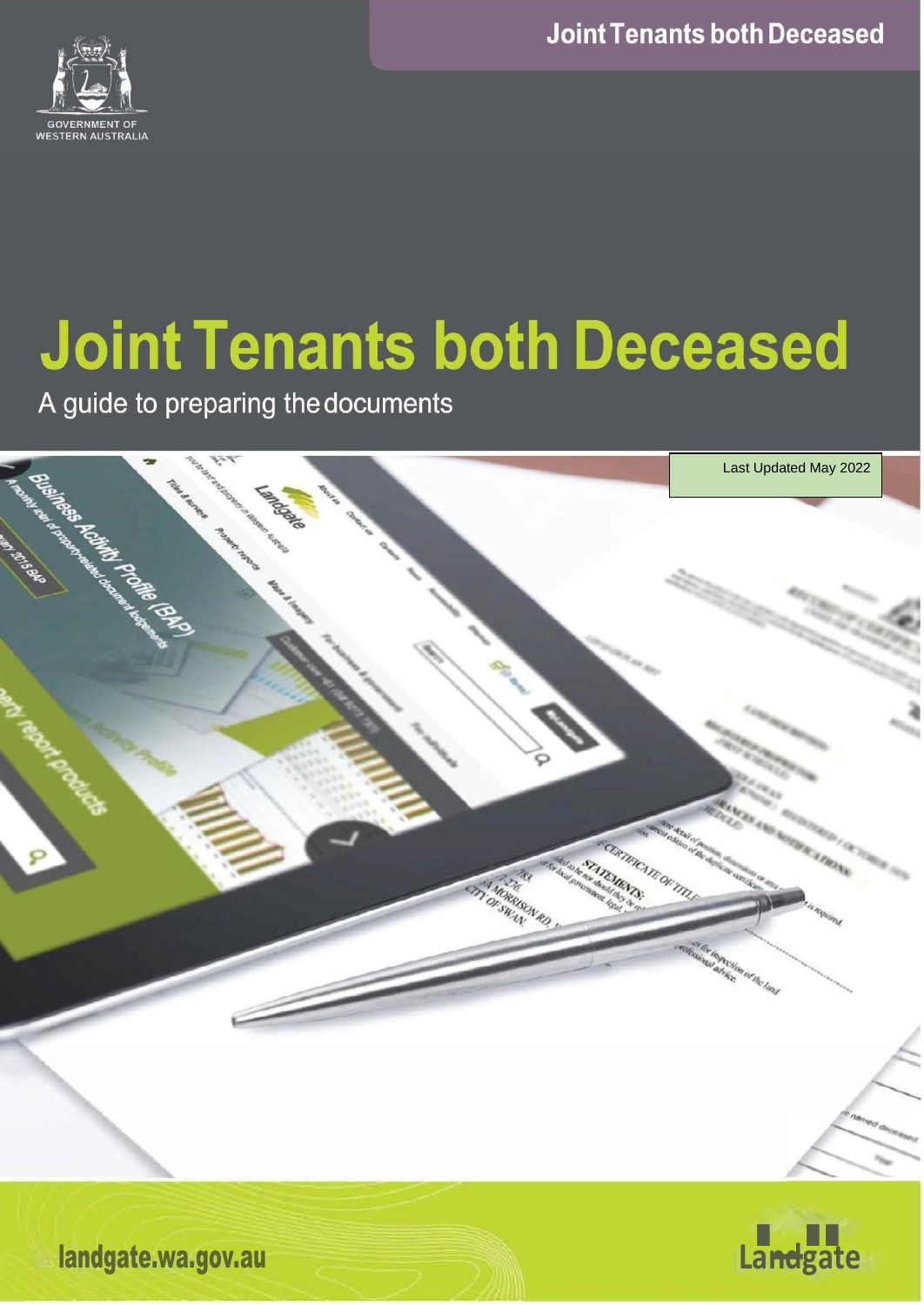## Preparing the Survivorship and Personal Representative Application

This guide explains the process where there are only **two proprietors/owners** shown as joint tenants on a Certificate of Title and both are deceased.

Where two proprietors/owners are shown as joint tenants on a Certificate of Title and one joint tenant passes away, the surviving Joint Tenant would usually apply to be registered as the sole proprietor by lodging a survivorship application with Landgate.

If this did not occur and both proprietors/owners have passed away without changing the Certificate of Title, the Personal Representative of the last surviving joint tenant is required to apply for survivorship on behalf of the last deceased proprietor/owner.

A Personal Representative is also known as an executor(s) shown in the probate document or administrator in a letters of administration document issued by the Probate Office.

The Personal Representative is required to complete the Application by Survivor – this places the property into the name of the last surviving joint tenant.

In addition to the Application by Survivor, the Personal Representative, at the same time, must also complete an Application by Personal Representative. This application places the property into the name of the executor(s) or administrator. This process must be completed if the property is to be sold or transferred to the beneficiaries.

It is important to read through the whole of this information guide. Being familiar with the important information provided in the guide will assist if you need to contact Landgate to clarify any part of the process. Useful contacts are listed on the back page.

### Personal Representative Application process

When a **sole** proprietor/owner or tenant in common land proprietor/owner dies, a specific process need to take place so that the land can be transferred by their executor or administrator, also known as their **personal representative(s).**

The executor or administrator is required to apply to the Probate Office to be officially appointed as an executor or administrator of the deceased proprietor's will or estate. When satisfied with the documentation provided, the Probate Office will then issue a Grant of Probate or Letters of Administration,

This is the legal document that is required to be produced as evidence with the application by personal representative enabling the name(s) of the executor(s) or administrator(s) to be placed on the Certificate of Title of the deceased.

The application by personal representative must be lodged to enable the executors/administrators to deal with the land of the deceased proprietor. This includes selling the property or transferring the property to any beneficiary of the deceased proprietor's estate.

## Preparing the Survivorship and Personal Representative applications when two joint tenants have passed away

This step-by-step guide is designed to show you how to prepare and lodge a survivorship application and an application by personal representative (together) when there are **two** proprietors registered as joint tenants and **both** proprietors have passed away.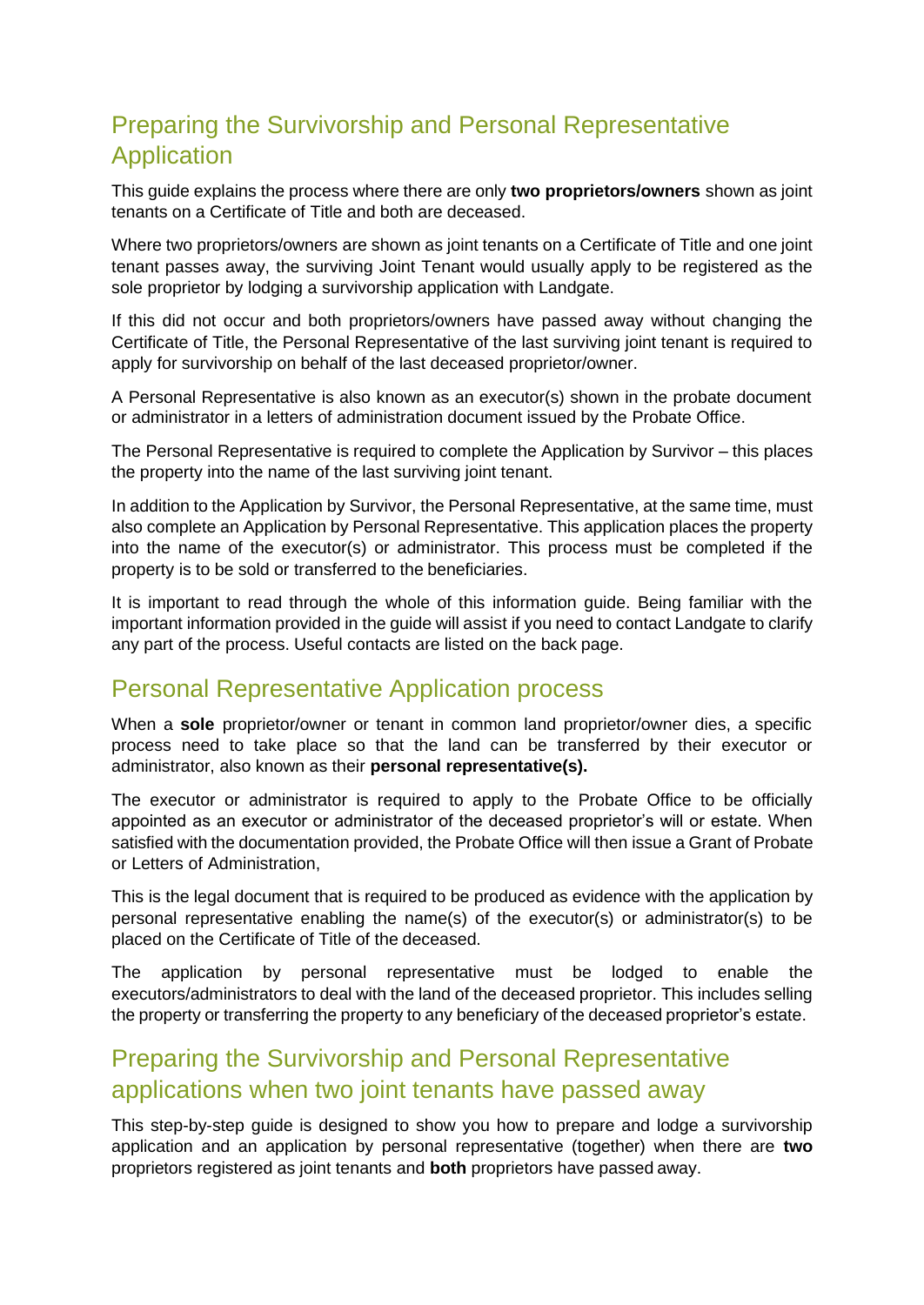These application should only be made:

- Where the Certificate of Title states the two proprietors are joint tenants and both are deceased: or
- Where joint tenancy is deemed as no reference is shown in the registeredproprietor's section of the title and both proprietors are deceased.

#### **The application by Personal Representative must be lodged with the Survivorship application.**

If you ae completing the forms yourself, we advise you to exercise great care as the documents involved are legally binding. A competent professional, such as a solicitor or settlement agent, should always be considered when preparing any land transaction document.

## What you should know about a Certificate of Title

Certificate of Title, otherwise known as Title Deeds, are issued by Landgate with one original and the **option** to have a **duplicated** title issued. Original titles are always kept at Landgate. The duplicate title (if issued) would usually be kept by the proprietor/owners or by a lending institution as security for a loan.

Many lending institutions request the **non-issue** of a duplicate title when they register a mortgage. This means that when a property is under mortgage, there is a possibility that a duplicate title has not been issued.

Where a duplicate title has **not** been issued, the original title would include a note in the statements section indicating the **non-issue** of the duplicate title. The note in the statements section would be shown as 'DUPLICATE CERTIFICATE OF TITLE NOT ISSUED AS REQUESTED BY DEALING M1494040'.

There are important differences between the original title and the duplicate title. The duplicate title does now show all limitations and encumbrances. For example, caveats, notifications, memorials and property seizure and sale orders are only shown on the original title held by Landgate and not on the duplicate title.

Some limitations or encumbrances (such as those stated above) may prevent the registration of an application or other interests on a Certificate of Title. For this reason, it is recommended that a copy of the original Certificate of Title be obtained from Landgate, to assist in completing the Transfer of Land form. We commonly refer to this as a 'title search'. A title search will show if a title has been issued or is **non-issue** and will show the spelling of the names of the registered proprietors/owners.

For a fee, you can conduct a title search and obtain a copy of [the Certificate](http://www0.landgate.wa.gov.au/titles-and-surveys/certificate-of-title) of Title.

## What do I need for my application?

- Verification of Identity (VOI) the identity of the person(s) signing as applicants must be verified
- Evidence of death of the first deceased joint tenant
- Original Probate or Letters of Administration for the last deceased joint tenant
- Title Search (recommended) used to complete the application and statutory declaration forms
- Forms: Transmission and Survivorship e-Forms (or paper Application Forms A1/A2) and Statutory Declaration Form B3 – a separate one to accompany each application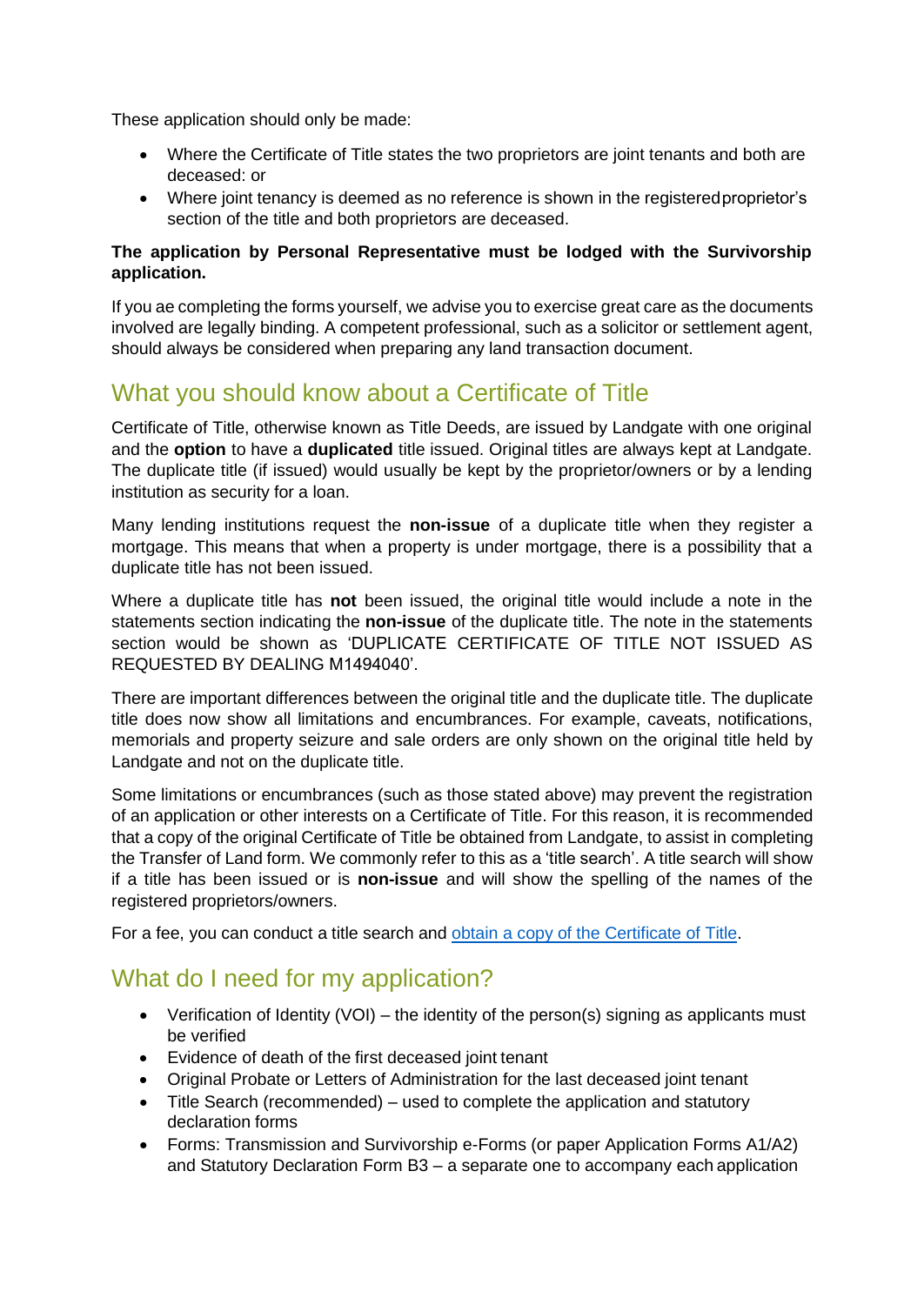- Duplicate Certificate of Title (if issued)
- Registration Fees payable to Landgate

#### Verification of Identity – (VOI) Identifying the Applicants

A self-represented party is responsible for ensuring their own identity has been independently verified and complies with Landgate's VOI practice. Self- represented parties can have their identity verified at a participating Australia Post office. Australia Post charges a fee for this service.

For information regarding the Verification of Identity Practice refer to the [Verification](https://www0.landgate.wa.gov.au/for-individuals/property-ownership/fraud-protection/verification-of-identity) of Identity [webpage](https://www0.landgate.wa.gov.au/for-individuals/property-ownership/fraud-protection/verification-of-identity) on the Landgate website.

#### Evidence of death for the first deceased joint tenant

This is usually provided by producing the original death certificate that has been issued by the office of the Registrar of Births, Deaths and Marriages. However, an original probate document issued by the Probate Office is also acceptable as evidence for the application.

#### **A copy of the death certificate or probate document certified by a Justice of the Peace or a similarly qualified person is not acceptable.**

Landgate is required to sight the **original** death certificate or **original** probate document. If the application is lodged in person, the original evidence will be returned at the time of lodgement. If the application is posted to Landgate, the original evidence will be returned to the customer with their receipt A copy certified by Australia Post, a licensed settlement agent or a legal practitioner will also be accepted (refer to [Land Transactions Policy and](https://www0.landgate.wa.gov.au/for-individuals/Land-Transactions-toolkit/land-titles-registration-policy-and-procedure-guides/#DOC-04) Procedure Guide DOC-04 Statutory Declarations [and Supporting](https://www0.landgate.wa.gov.au/for-individuals/Land-Transactions-toolkit/land-titles-registration-policy-and-procedure-guides/#DOC-04) Evidence.

#### Original Probate or Letters of Administration for the last deceased joint tenant

Landgate will require the **original** probate or **original** letters of administration document to be lodged as evidence with the application.

The original probate or letters of administration can be sighted by a Landgate officer and returned at lodgement if the application is being lodged in person. If the application is being posted to Landgate, the original evidence will be returned when the registration process is completed.

#### **A copy of the probate or letters of administration document certified by a, Justice of the Peace or a similarly qualified person is not acceptable.**

#### Title Search – A copy of the current original Certificate of Title

A title search is optional, however highly recommended, as the search provides you with a complete up-to-date copy of the title at the date and time the title search is conducted.

For a fee, you can conduct a title search online and obtain a copy of a [Certificate of Title.](http://www0.landgate.wa.gov.au/titles-and-surveys/certificate-of-title)

Transmission e-Form, Survivorship e-Form (or paper Application for Personal Representative Form A1, Survivorship Form A2) and, with each form, a separate Statutory Declaration Form B3

The Transmission and Survivorship e-Forms and the Statutory Declaration Form B3 are available online via Landgate's Land Titling Forms web page, or from a Landgate office. Those specific to this application are:

- Survivorship e-Form (or paper Form A2)
- Transmission e-Form (or paper Form A1)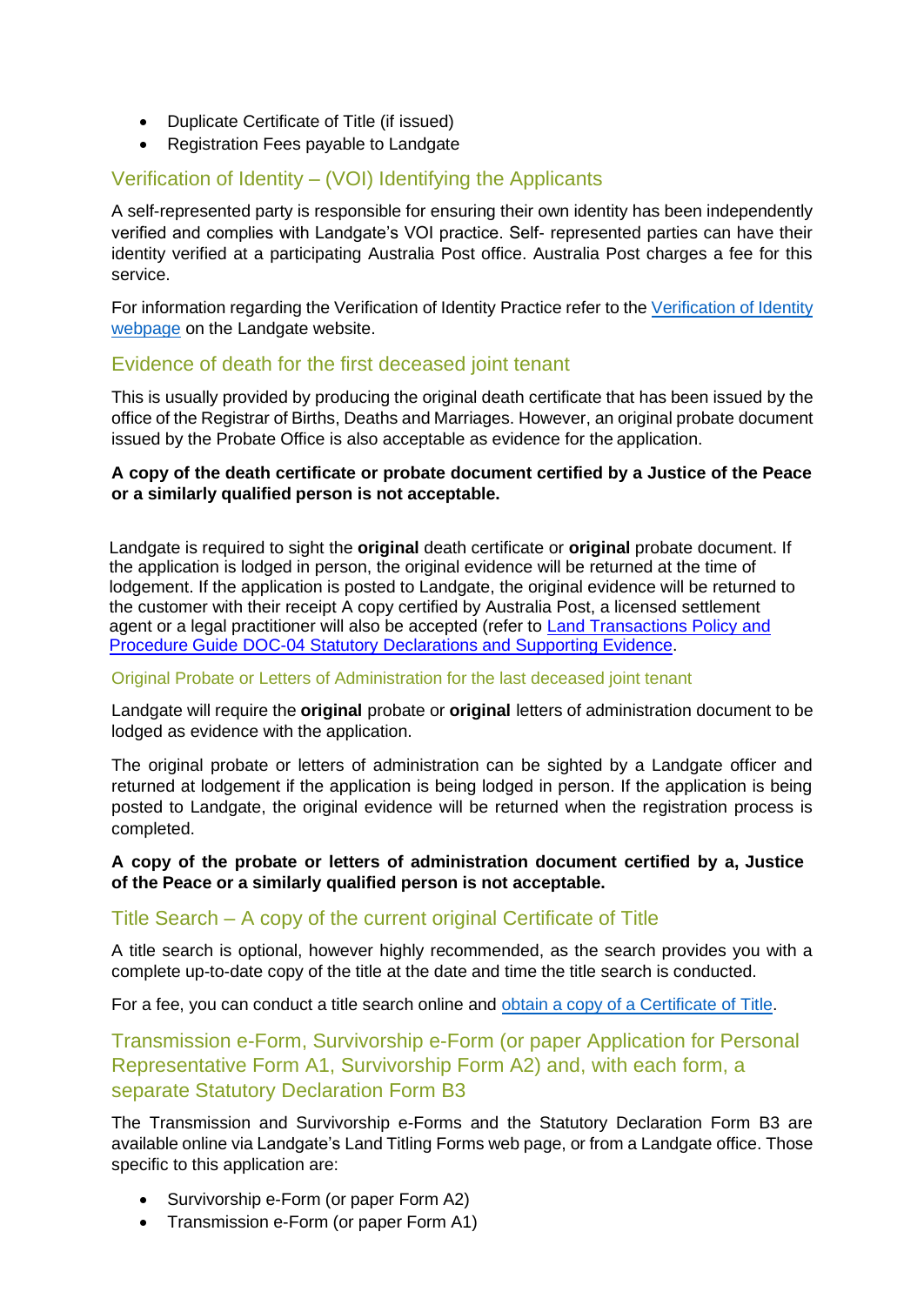• Statutory Declaration Form B3 to accompany each application

Please note that only **original** signed forms can be lodged for registration and all forms must be printed on white A4 size paper in duplex style, so both sides of the paper are printed upon.

#### The Duplicate Certificate of Title

- **If issued** and there is no mortgage on the property, the hard copy duplicate title must be produced with the application document. NOTE: A photocopy or a copy certified by a Justice of the Peace or a similarly qualified person is **not** acceptable for registration purposes.
- **If issued** and the property is under mortgage the financier holding the mortgage will need to produce the duplicate title to Landgate prior to the lodgement of the application document. There is an additional registration fee known as a **production fee** payable to Landgate when the duplicate title is produced separately from the application.
- If the status of the duplicate title is **non-issue** and the property is under mortgage, then an original signed letter of consent from the financier authorising the registration of the transfer is required. The original signed letter must be lodged with the application document.
- If the status of the duplicate title is **non-issue** and the property is not under mortgage, then the original signed application document, together with relevant evidence is all that is required to be lodged with Landgate.

#### Registration Fees

View the current Registration and Search Fees that can be paid by cash, credit card, EFTPOS, or by cheque/money order made payable to **Landgate.** Fees must be paid when lodging the documents in person or included if posting the documents to Landgate.

#### Further Reading

For further information on these transaction types and further document requirements, please see the following links:

- Land Transaction [Registration](https://www0.landgate.wa.gov.au/business-and-government/Land-Transactions-toolkit/land-titles-registration-policy-and-procedure-guides) Policy and Procedure Guides
- A Guide to basic requirements for the preparation of paper documents ["Getting](https://www0.landgate.wa.gov.au/docvault.nsf/web/PS_STPM/%24file/How-to-Guide-Getting-it-Right-V3-Jun-2020.pdf) it Right [–](https://www0.landgate.wa.gov.au/docvault.nsf/web/PS_STPM/%24file/How-to-Guide-Getting-it-Right-V3-Jun-2020.pdf) [Reference](https://www0.landgate.wa.gov.au/docvault.nsf/web/PS_STPM/%24file/How-to-Guide-Getting-it-Right-V3-Jun-2020.pdf) Guide"
- Land [Transaction](https://www0.landgate.wa.gov.au/business-and-government/Land-Transactions-toolkit/land-titles-registration-policy-and-procedure-guides) Toolkit

## Steps to lodging an application

- 1. Complete the application and statutory declaration forms by using the title search. Type or print legibly in dark ink (preferably black) to complete the application and statutory declaration forms, using the examples in this guide to assist.
- 2. Provide proof of death of the first deceased joint tenant (Death Certificate or Probate document) plus evidence of the last deceased (Probate or Letters of Administration). This is usually provided by producing the **original** death certificate that has been issued from the Office of the Registrar or Births, Deaths and Marriages. An **original** probate document issued by the Probate Office is also acceptable as evidence for the application.
- 3. If the property is subject to a mortgage, ensure the Duplicate Certificate of Title (if issued) has been supplied to Landgate by the financier; or you have obtained an original signed letter of consent from the lender (if the Duplicate Certificate of Title has not been issued).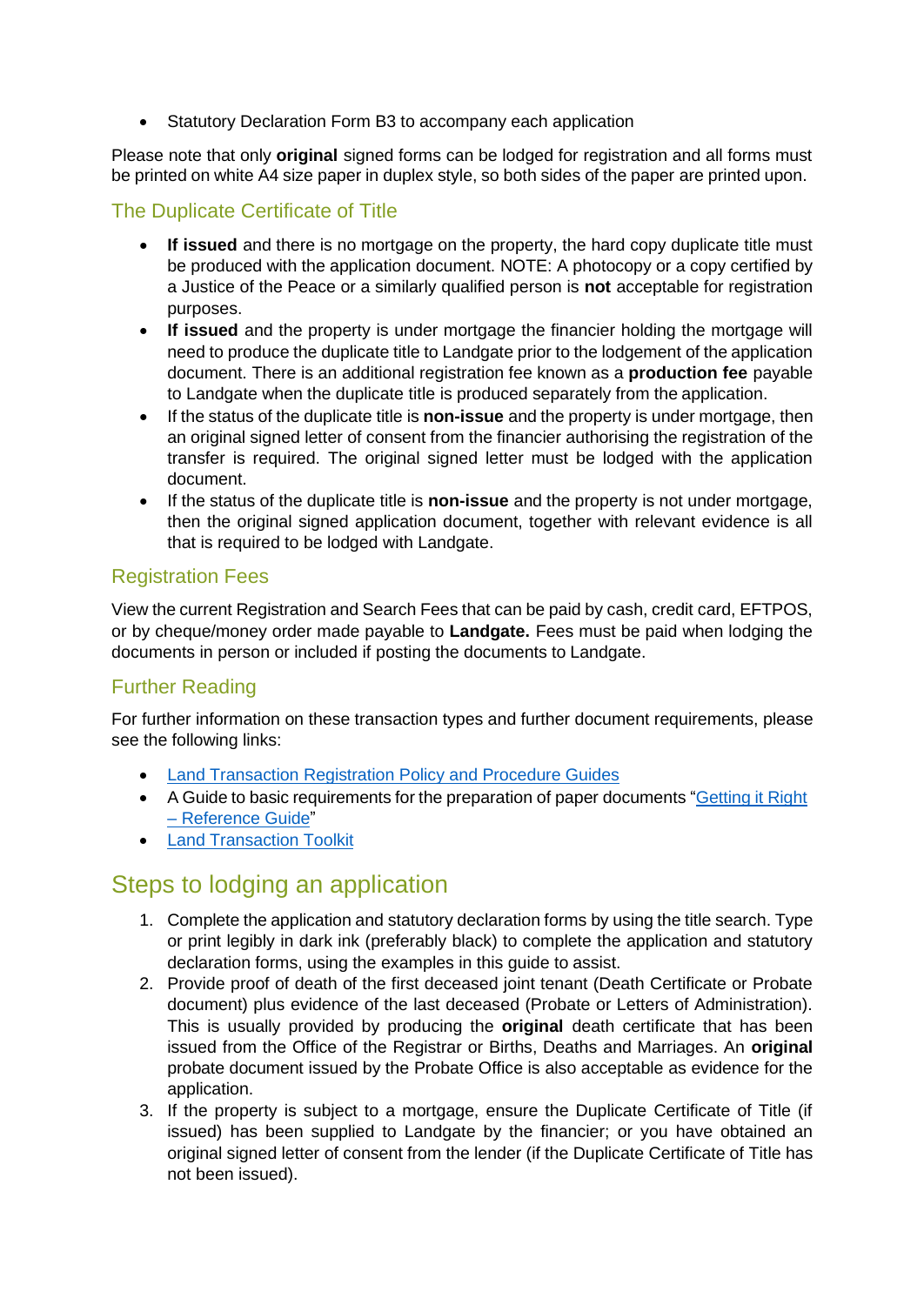- 4. The original identification 'Statement Self-Represented Party' letter issued by Australia Post must be produced and lodged with the application document.
- **5.** Lodge the original signed application and statutory declaration forms, along with any other evidence that may be required. **Ensure the registration fee payment is enclosed if lodging by post.**
	- In person at one at one of Landgate's lodgement offices. NOTE: any person can lodge the application document with Landgate; the lodging party does not need to be one of the persons named in the transfer document.
	- By post to:

Landgate Document Lodgement Section PO Box 2222 MIDLAND WA 6936

*NOTE: Duplicate Certificate of Title and original evidence being returned by post will be posted in the normal mail. If you wish to have the duplicate title and/or original evidence returned by registered post, you will need to provide a self-addressed, pre-paid registered post envelope to Landgate with the application document.*

#### **Terms of Use**

#### **Disclaimer of Liability**

*The information contained in this document is a guide or information source only. Various factors beyond the control of Landgate can affect the quality or accuracy of the information and products. While every effort has been made to ensure accuracy and completeness, no guarantee is given, nor responsibility taken by Landgate for errors or omissions in this document. Landgate is not liable for any loss or damage incurred as a result of the use of, or reliance upon the information provided in this document or incorporated into it by reference.*

#### **Important**

*The information in this document should not be regarded as legal advice. In all matters, users should seek legal advice from an independent legal practitioner.*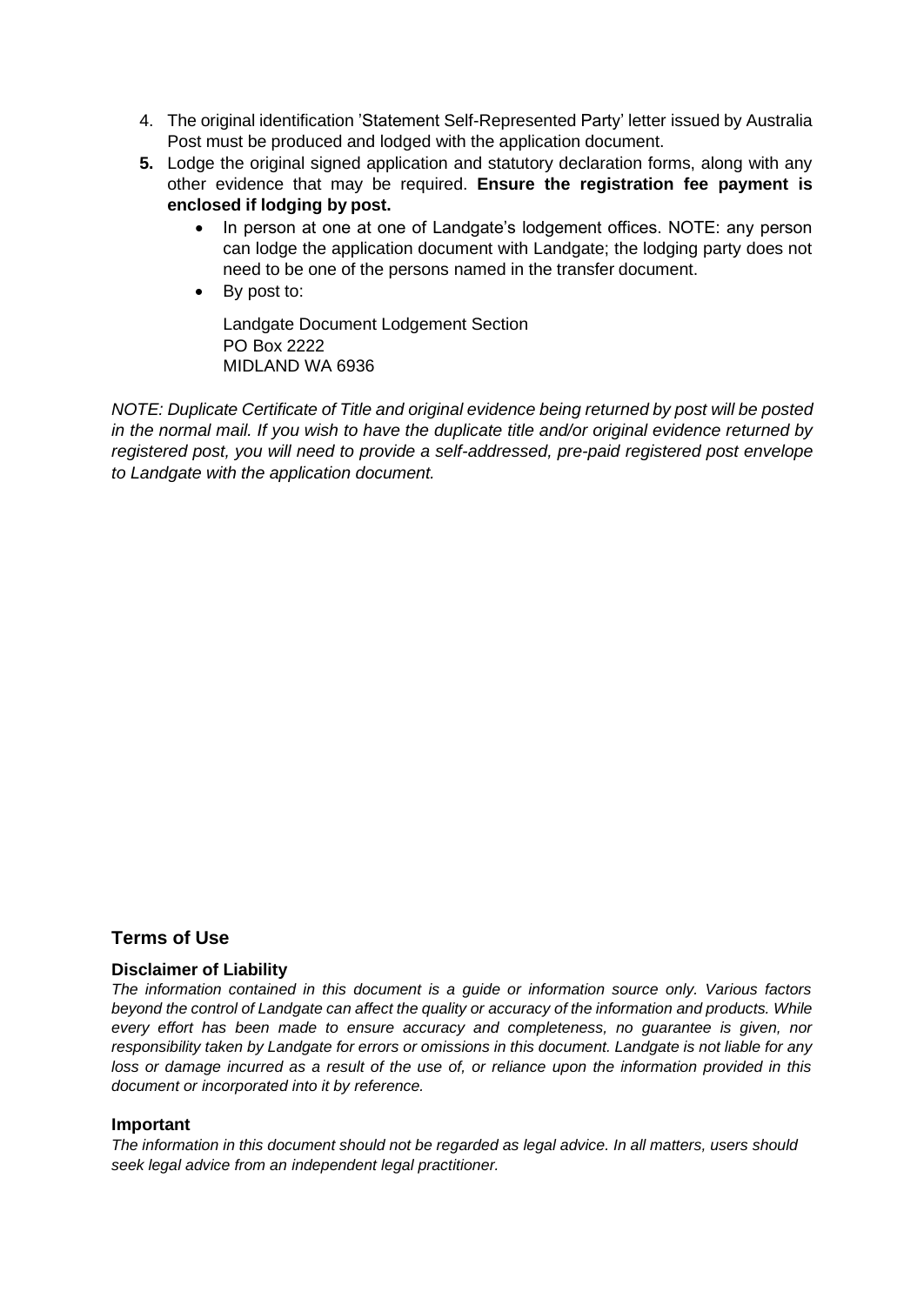## Title, Application by Survivor Form A2 and Statutory Declaration Form B3

The below examples have been provided to assist in the completion of the required forms. The key for the reference letters is on the relevant for examples.



NOTE 1: DUPLICATE CERTIFICATE OF TITLE NOT ISSUED AS REQUESTED BY DEALING M00000

#### THIS TITLE HAS BEEN CREATED FOR INFORMATION FURFOSES ONLY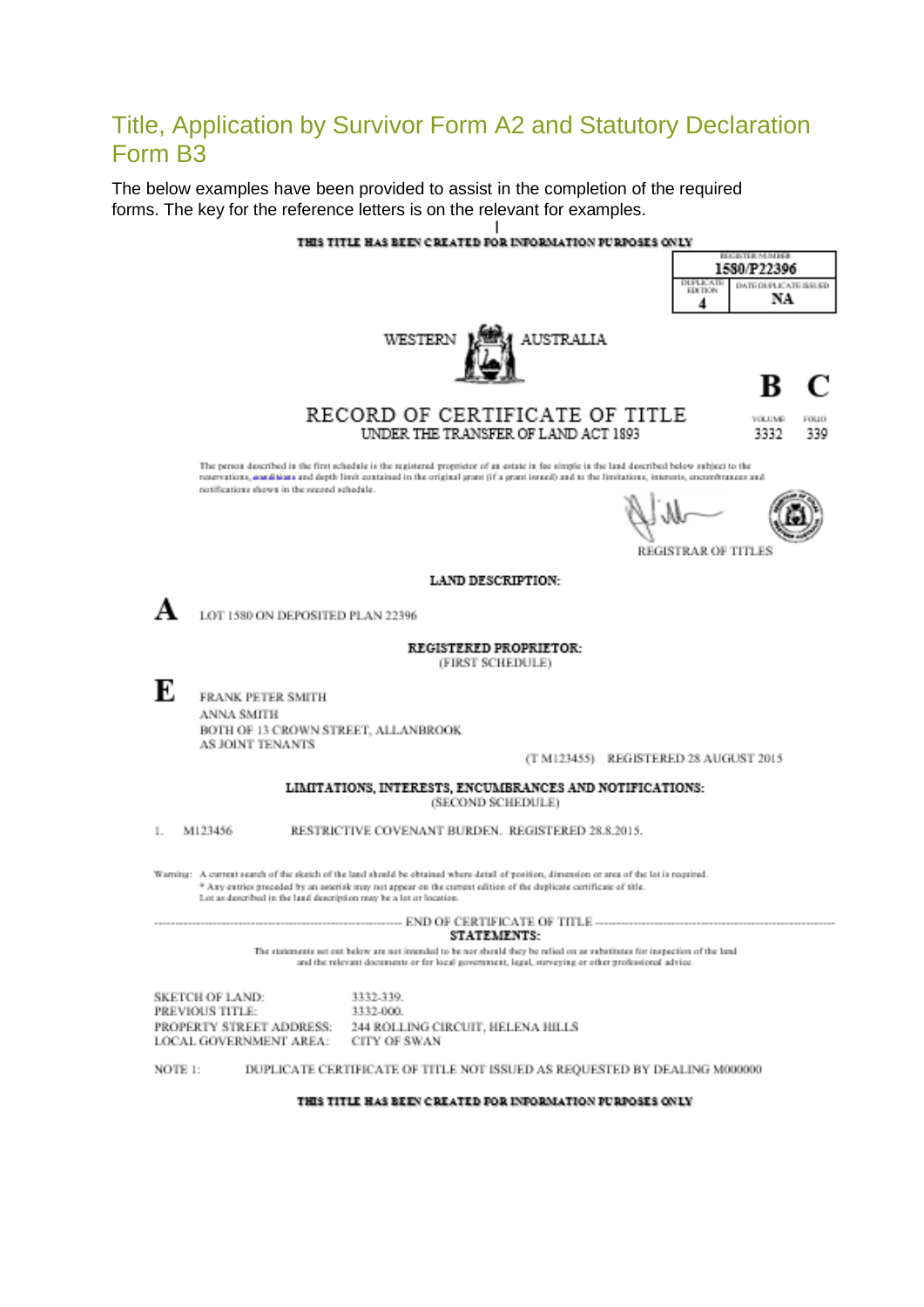## Application by Survivor Form A2

WESTERN AUSTRALIA<br>TRANSFER OF LAND ACT 1893

#### **APPLICATION BY SURVIVOR**

TO BE THE REGISTERED PROPRIETOR OF LAND

| DESCRIPTION OF LAND (Note 1)                                                                                                                           |                                                                                                                                                                                                                                                                                                                               | EXTENT                                                                                                                                     | VOLUME | FOLID |                                                                                                                                      |
|--------------------------------------------------------------------------------------------------------------------------------------------------------|-------------------------------------------------------------------------------------------------------------------------------------------------------------------------------------------------------------------------------------------------------------------------------------------------------------------------------|--------------------------------------------------------------------------------------------------------------------------------------------|--------|-------|--------------------------------------------------------------------------------------------------------------------------------------|
| Lot 1580 on Deposited Plan 22396                                                                                                                       |                                                                                                                                                                                                                                                                                                                               | Whole                                                                                                                                      | 3332   | 339   | A – Land description to be<br>copied from Certificate of Title                                                                       |
|                                                                                                                                                        |                                                                                                                                                                                                                                                                                                                               |                                                                                                                                            | B      |       | B - Volume number to be<br>copied from Certificate of Title                                                                          |
| <b>APPLICANT (Note 2)</b>                                                                                                                              |                                                                                                                                                                                                                                                                                                                               |                                                                                                                                            |        |       | C - Folio number to be copied<br>from Certificate of Title                                                                           |
| Neil Frederick Goods of 145 Wide Road, West Cannington as Executor (or Administrator where<br>applicable) of the estate of Frank Peter Smith deceased. |                                                                                                                                                                                                                                                                                                                               | D – State full name and address<br>of Executor (or Administrator)<br>and then write "as Executor (or<br>Administrator) of the full name of |        |       |                                                                                                                                      |
| PROPRIETOR (Note                                                                                                                                       |                                                                                                                                                                                                                                                                                                                               |                                                                                                                                            |        |       | last deceased joint tenant"<br>(check example document)                                                                              |
| Anna Smith of 13 Crown Street, Allanbrook                                                                                                              |                                                                                                                                                                                                                                                                                                                               |                                                                                                                                            |        |       | $E -$ State the full name and                                                                                                        |
|                                                                                                                                                        | (Show the name and address exactly as it is shown on the current title)                                                                                                                                                                                                                                                       |                                                                                                                                            |        |       | address of the first deceased<br>proprietor, as shown on the<br><b>Certificate of Title</b>                                          |
| TE OF DEATH (Note 4)                                                                                                                                   |                                                                                                                                                                                                                                                                                                                               |                                                                                                                                            |        |       | F - State the date of death of                                                                                                       |
| Second of January Two Thousand and Seventeen                                                                                                           |                                                                                                                                                                                                                                                                                                                               |                                                                                                                                            |        |       | the first deceased registered<br>proprietor as shown on evidence<br>of death                                                         |
|                                                                                                                                                        |                                                                                                                                                                                                                                                                                                                               |                                                                                                                                            |        |       | $H -$ Amend this clause<br>(operative clause) as indicated                                                                           |
| and then initialled by applicant                                                                                                                       | The APPLICANT an the EXECUTOR of surviving joint tonant HEREBY APPLIES to HAVE FRANK PETER SMITH be registered<br>as the proprietor by survivorship of the land above described by virtue of the death of the above-named deceased.<br>Amendment to wording shown in bold above must be hand written into the existing clause |                                                                                                                                            |        |       | in bold by hand, include<br>Executor or Administrator and<br>the name of the last deceased<br>proprietor, then initial<br>amendments |
| Dated this                                                                                                                                             | day of                                                                                                                                                                                                                                                                                                                        |                                                                                                                                            | Year   |       | I – Insert the date application is<br>signed by applicant or when stat<br>dec is signed                                              |
| SIGNATURE OF APPLICANT/S (Note 5)                                                                                                                      |                                                                                                                                                                                                                                                                                                                               |                                                                                                                                            |        |       | J – Applicant signing section for<br>application and declarant's<br>signing section for stat dec                                     |
|                                                                                                                                                        |                                                                                                                                                                                                                                                                                                                               |                                                                                                                                            |        |       |                                                                                                                                      |

Applicant/s Signature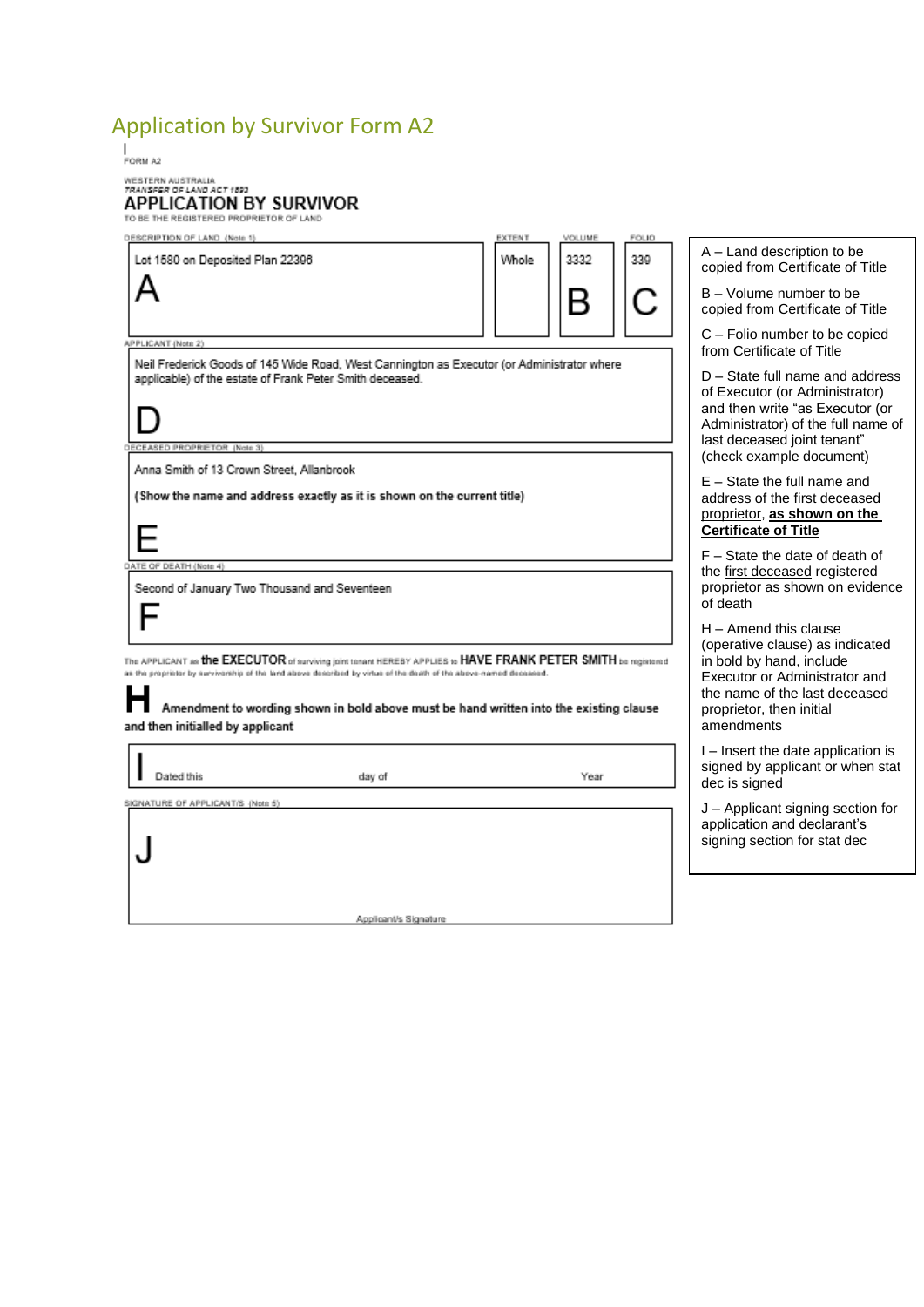## Statutory Declaration Form B3 to accompany the Application by Survivor form

FORM B3

WESTERN AUSTRALIA<br>TRANSFER OF LAND ACT 1893 AS AMENDED<br>OATHS, AFFIDAVITS AND STATUTORY DECLARATIONS ACT 2005

#### STATUTORY DECLARATION

| I Neil Frederick Goods of 145 Wide Road, West Cannington, Personal Trainer.                                                                                                                                                                                                                                                                                                                                       | K - Print full name address<br>and occupation of declarant<br>(person making stat dec)                                                                                                            |
|-------------------------------------------------------------------------------------------------------------------------------------------------------------------------------------------------------------------------------------------------------------------------------------------------------------------------------------------------------------------------------------------------------------------|---------------------------------------------------------------------------------------------------------------------------------------------------------------------------------------------------|
| Sincerely declare as follows -                                                                                                                                                                                                                                                                                                                                                                                    | $L$ – Rewrite statements by                                                                                                                                                                       |
| I am the executor (or administrator) of the will of Frank Peter Smith, deceased, who died on 23 March<br>2018. Probate was granted to me on 30 August 2018.<br>The said Frank Peter Smith was one of the registered proprietors of the land being Lot 1580 on Deposited<br>Plan 22396, the whole of the land comprised in Certificate of Title Volume 3332 Folio 339, with his joint co-<br>proprietor Anna Smith | substituting details of Executor<br>(or Administrator), property<br>details, deceased proprietors'<br>information. (Include all<br>statements and clauses as<br>shown in the example stat<br>dec) |
| On 2 January 2017 his co-proprietor Anna Smith passed away and produced with this declaration is a<br>"Landgate sighted" copy of her death certificate.                                                                                                                                                                                                                                                           | I – Insert the date application<br>is signed by applicant or when<br>stat dec is signed                                                                                                           |
| The person described as Anna Smith of 13 Crown Street. Allanbrook as shown on Certificate of Title<br>Volume 3332 Folio 339 is one and the same person as Anna Smith shown on the "Landgate sighted" copy<br>of the death certificate.                                                                                                                                                                            |                                                                                                                                                                                                   |
| The joint tenancy with the deceased proprietor of the land described above had not been severed at the<br>date of death of Anna Smith the first deceased proprietor                                                                                                                                                                                                                                               | $J -$ Applicant signing section<br>for application and declarant's<br>signing section for stat dec                                                                                                |
| I am now applying to have Frank Peter Smith registered as the sole proprietor of the land in Certificate of<br>Title Volume 3332 Folio 339 by survivorship.                                                                                                                                                                                                                                                       | M – Signature of qualified<br>witness, then <b>clearly print</b> the<br>full name address and                                                                                                     |
|                                                                                                                                                                                                                                                                                                                                                                                                                   | qualification of the witness. If<br>more than one declarant, the<br>witness must sign separately<br>for each declarant.                                                                           |
| This declaration is true and I / WE know that it is an offence to make a declaration knowing that it is false in a material particular.                                                                                                                                                                                                                                                                           |                                                                                                                                                                                                   |
| This declaration is made under the Oaths, Affidavits and Statutory Declarations Act 2005 at (place)                                                                                                                                                                                                                                                                                                               |                                                                                                                                                                                                   |
| day of<br>20<br>by -                                                                                                                                                                                                                                                                                                                                                                                              |                                                                                                                                                                                                   |
|                                                                                                                                                                                                                                                                                                                                                                                                                   |                                                                                                                                                                                                   |
| Signature of person making the declaration (sign in the space above)                                                                                                                                                                                                                                                                                                                                              |                                                                                                                                                                                                   |
| In the presence of -                                                                                                                                                                                                                                                                                                                                                                                              |                                                                                                                                                                                                   |
| Signature of authorised witness (sign in the space above)                                                                                                                                                                                                                                                                                                                                                         |                                                                                                                                                                                                   |
| (Print the full name, Address and qualification of authorised witness in the space above)                                                                                                                                                                                                                                                                                                                         |                                                                                                                                                                                                   |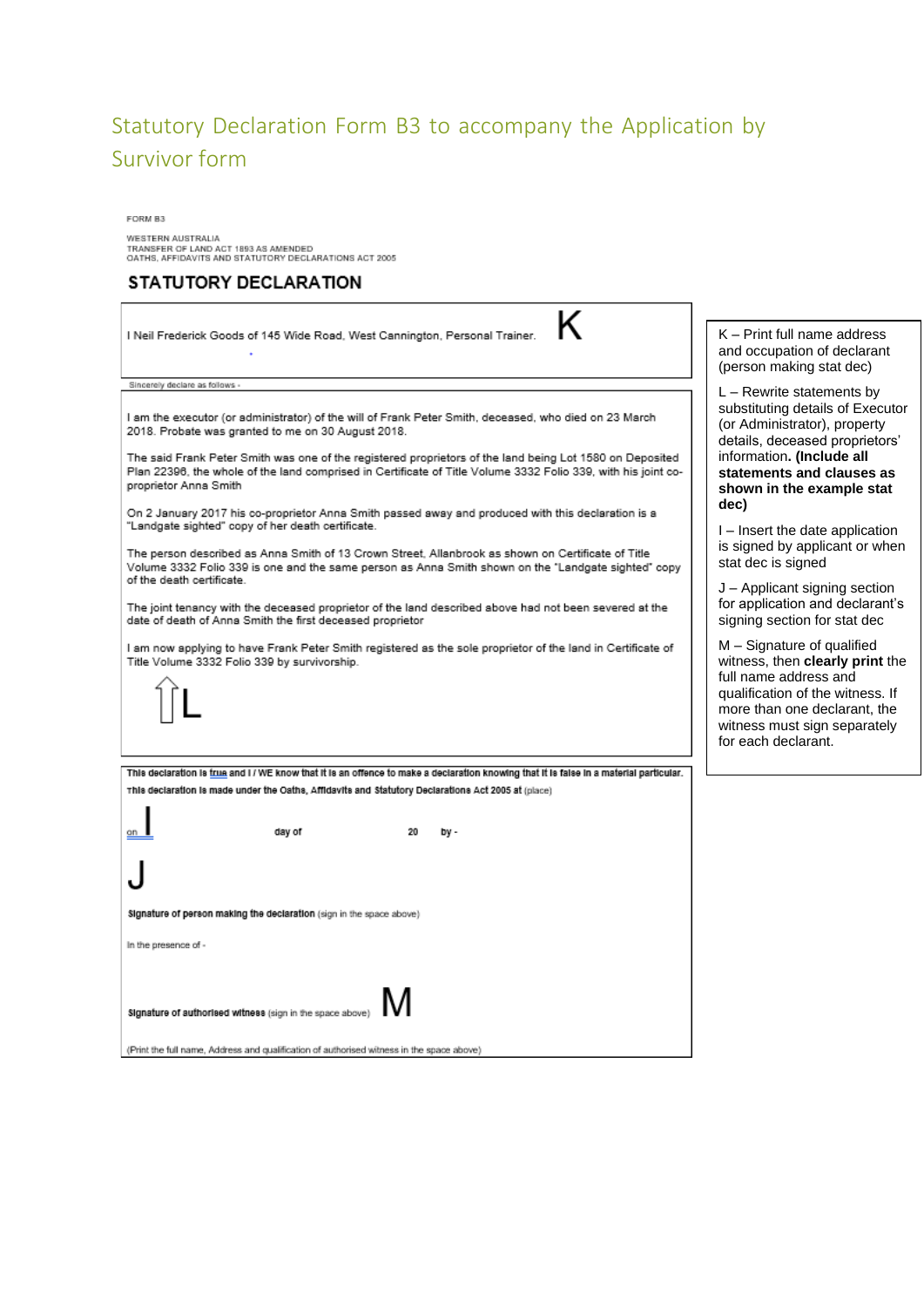## Application by Personal Representative form

FORM A1

WESTERN AUSTRALIA<br>TRANSFER OF LAND ACT 1893

## APPLICATION BY PERSONAL REPRESENTATIVE<br>TO BE THE REGISTERED PROPRIETOR OF LAND BY TRANSMISSION

| DESCRIPTION OF LAND (Note 1)                                                                                                                                                              | EXTENT                                               | VOLUME    | FOLIO |                                                                                                                  |
|-------------------------------------------------------------------------------------------------------------------------------------------------------------------------------------------|------------------------------------------------------|-----------|-------|------------------------------------------------------------------------------------------------------------------|
| $A$ Lot 1580 on Deposited Plan 22396                                                                                                                                                      | Whole                                                | 3332<br>в | 339   | A - Land description to be<br>copied from Certificate of<br>Title                                                |
|                                                                                                                                                                                           |                                                      |           |       | $B - Volume$ number to be<br>copied from Certificate of<br>Title                                                 |
| APPLICANT (Note 2)<br>Neil Frederick Goods of 145 Wide Road, West Cannington                                                                                                              |                                                      |           |       | C - Folio number to be<br>copied from Certificate of<br>Title                                                    |
| DECEASED PROPRIETOR (Note 3)                                                                                                                                                              |                                                      |           |       | $D - State$ full name and<br>address of Executor (or<br>Administrator)                                           |
| Frank Peter Smith of 13 Crown Street, Allanbrook<br>(Show the name and address exactly as it is shown on the current title)                                                               | $E -$ State the full name and<br>address of the last |           |       |                                                                                                                  |
| DATE OF DEATH (Note 4)<br>Twenty Third March Two Thousand and Eighteen                                                                                                                    |                                                      |           |       | deceased proprietor, as<br>shown on the Certificate<br>of Title                                                  |
| DATE OF GRANT (Note 5)                                                                                                                                                                    |                                                      |           |       | $F - State$ the date of death                                                                                    |
| Thirtieth of August Two Thousand and Eighteen                                                                                                                                             |                                                      |           |       | of the last deceased<br>registered proprietor as<br>shown on Probate/Letters<br>of Administration                |
| he APPLICANT as Personal Representative of the above named deceased HEREBY APPLIES to be registered as the proprietor of the interest of<br>he said deceased in the land above described. |                                                      |           |       | G – State the date of issue<br>of the Probate/Letters of<br>Administration                                       |
| Dated this<br>day of<br>SONATURE OF APPLICANT/S (Note 6)                                                                                                                                  |                                                      | Year      |       | $H$ – Insert the date the<br>application is signed or<br>when stat dec is signed                                 |
|                                                                                                                                                                                           |                                                      |           |       | I - Applicants signing<br>section for application and<br>declarants signing section<br>for statutory declaration |
| Applicant/s Signature - no witness required                                                                                                                                               |                                                      |           |       |                                                                                                                  |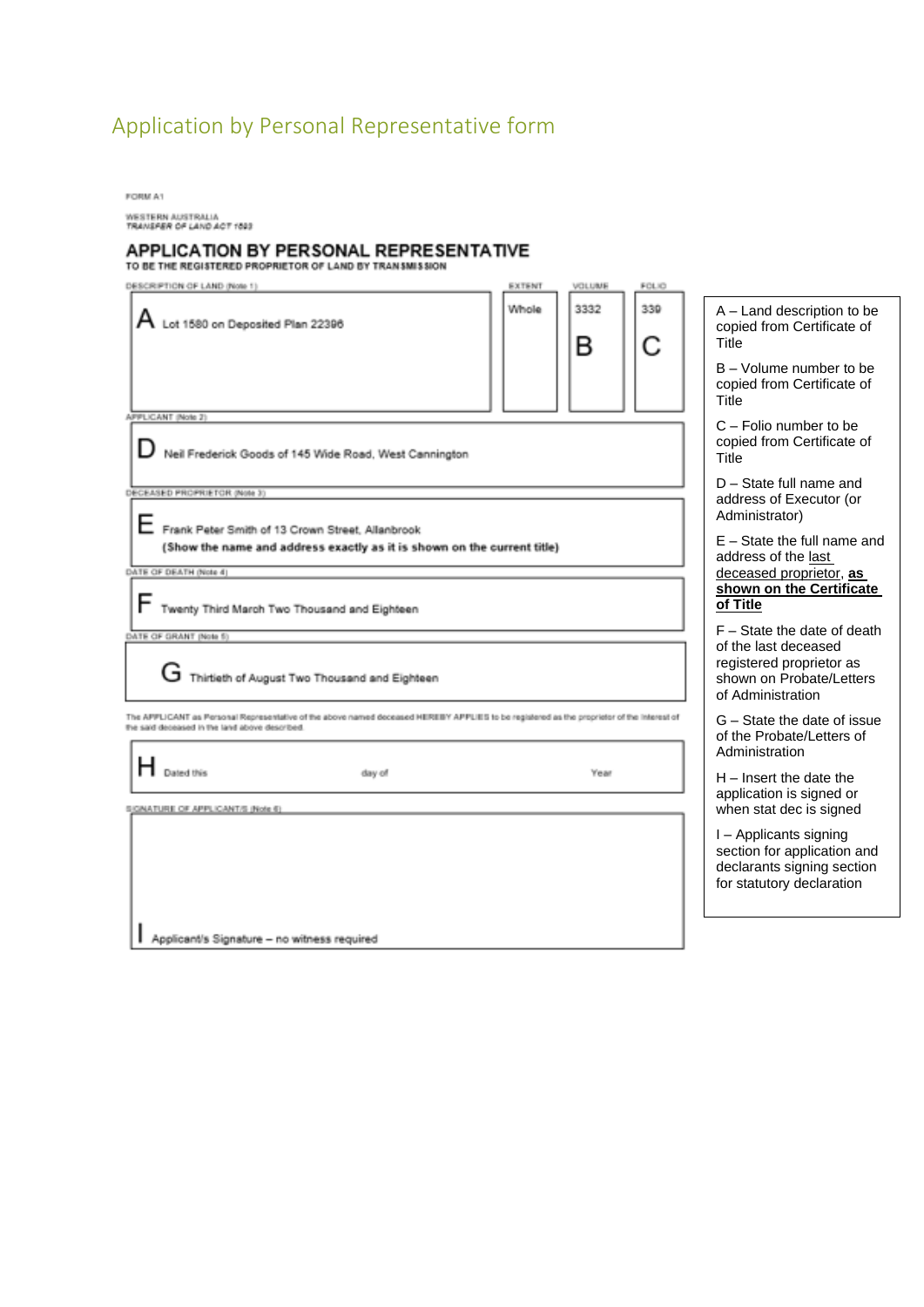## Statutory Declaration to accompany the Application by Personal Representative Form

 $FORMB3$ 

 $\Gamma$ 

WESTERN AUSTRALIA<br>TRANSFER OF LAND ACT 1893 AS AMENDED<br>OATHS, AFFIDAVITS AND STATUTORY DECLARATIONS ACT 2005

#### STATUTORY DECLARATION

| I Neil Frederick Goods of 145 Wide Road, West Cannington, Personal Trainer.                                                                                                                                                                                                                                                                                                                                                                                                                                                                          | J - Print full name<br>address and occupation<br>of declarant (person<br>making stat dec)                                                                                                                 |
|------------------------------------------------------------------------------------------------------------------------------------------------------------------------------------------------------------------------------------------------------------------------------------------------------------------------------------------------------------------------------------------------------------------------------------------------------------------------------------------------------------------------------------------------------|-----------------------------------------------------------------------------------------------------------------------------------------------------------------------------------------------------------|
| Sincerely declare as follows -                                                                                                                                                                                                                                                                                                                                                                                                                                                                                                                       |                                                                                                                                                                                                           |
| I am the executor (or administrator) of the will of Frank Peter Smith, deceased, who died on 23 March<br>2018. Probate was granted to me on 30 August 2018.<br>The said Frank Peter Smith was the registered proprietor of the land being Lot 1580 on Deposited Plan<br>22396, the whole of the land comprised in Certificate of Title Volume 3332 Folio 339, wherein he was<br>shown at a former address of 13 Crown Street, Allanbrook.<br>The Frank Peter Smith of 13 Crown Street. Allanbrook as shown on Certificate of Title Volume 3332 Folio | K - Rewrite statements in<br>statutory declaration by<br>substituting details of<br>Executor (or<br>Administrator), property<br>details, deceased<br>proprietors' information.<br>(Include all statements |
| 339 is one and the same person as Frank Peter Smith shown on the Grant of Probate (or Letters of                                                                                                                                                                                                                                                                                                                                                                                                                                                     | and clauses as shown                                                                                                                                                                                      |
| Administration) produced with this declaration.                                                                                                                                                                                                                                                                                                                                                                                                                                                                                                      | in the example stat dec)                                                                                                                                                                                  |
| I make this declaration in support of my application to be registered as the proprietor of the land in<br>Certificate of Title Volume 3332 Folio 339 by transmission.                                                                                                                                                                                                                                                                                                                                                                                | $H$ – Insert the date the<br>application is signed or<br>when stat dec is signed                                                                                                                          |
|                                                                                                                                                                                                                                                                                                                                                                                                                                                                                                                                                      | I – Applicants signing<br>section for application<br>and declarants signing<br>section for statutory<br>declaration                                                                                       |
|                                                                                                                                                                                                                                                                                                                                                                                                                                                                                                                                                      | $L -$ Signature of qualified<br>witness, then clearly<br>print the full name<br>address and qualification                                                                                                 |
| This declaration is frue and I / WE know that it is an offence to make a declaration knowing that it is false in a material particular.                                                                                                                                                                                                                                                                                                                                                                                                              | of the witness. If more                                                                                                                                                                                   |
| This declaration is made under the Oaths, Affidavits and Statutory Declarations Act 2005 at (place)<br>day of<br>20<br>by -                                                                                                                                                                                                                                                                                                                                                                                                                          | than one declarant, the<br>witness must sign<br>separately for each<br>declarant.                                                                                                                         |
|                                                                                                                                                                                                                                                                                                                                                                                                                                                                                                                                                      |                                                                                                                                                                                                           |
| Signature of person making the declaration (sign in the space above)                                                                                                                                                                                                                                                                                                                                                                                                                                                                                 |                                                                                                                                                                                                           |
| In the presence of -                                                                                                                                                                                                                                                                                                                                                                                                                                                                                                                                 |                                                                                                                                                                                                           |
| Signature of authorised witness (sign in the space above)                                                                                                                                                                                                                                                                                                                                                                                                                                                                                            |                                                                                                                                                                                                           |
| (Print the full name, Address and qualification of authorised witness in the space above)                                                                                                                                                                                                                                                                                                                                                                                                                                                            |                                                                                                                                                                                                           |